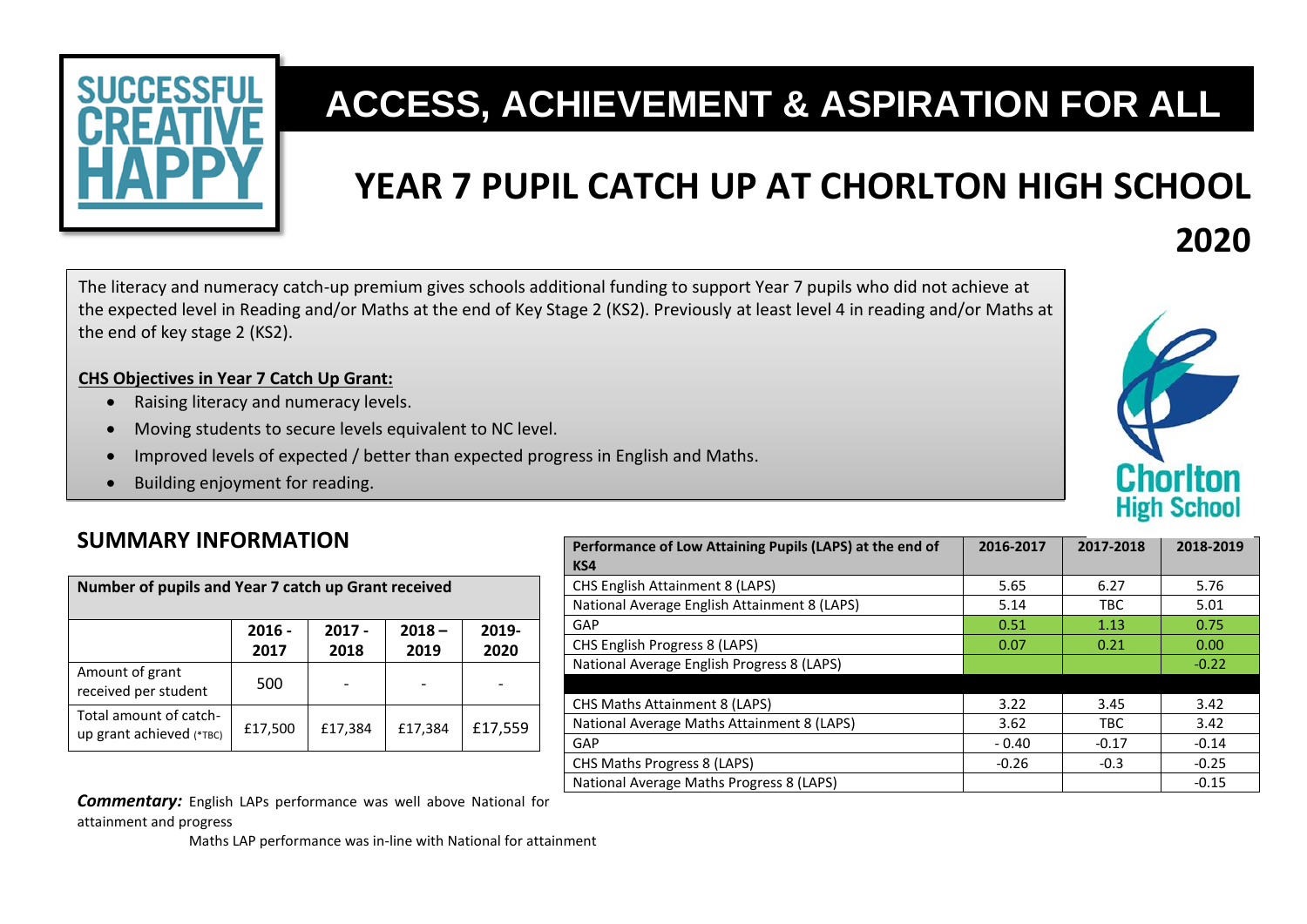# **HOW THE GRANT IS USED:**

At Chorlton High School we use the grant in 3 ways:

- To deliver a **core entitlement** for all students who did not achieve at the expected level in Reading and/or Maths at the end of Key Stage 2 (KS2).
- To provide **personalised intervention** Students are able to be identified and appropriate intervention programmes or strategies can be put in place specifically for them.
- To adapt **enrichment opportunities** that promote reading for pleasure.

#### **Core entitlement for all Year 7 Catch Up students**

#### **Intervention through English Lessons:**

The English curriculum places a high priority on delivering reading, writing and communication skills through a daily English lesson. English teachers utilise a number of schemes and interventions depending on the need of the students including Accelerated Reader provision and a discrete Oracy curriculum.

#### **Intervention through Maths Lessons:**

The Maths team remodelled the Year 7 curriculum specifically to target the needs of Year 7 Catch Up students. During the Autumn Term pupils eligible for catch-up funding received a transition curriculum with a reduced class size with a specialist class teacher and teaching Assistant. The curriculum has been designed through the Manchester Teaching School Alliance (MTSA) in conjunction with the North West Maths Hubs, by teachers from KS2 and KS3.

#### **Personalised Intervention**

Students who were identified as having barriers to learning were also identified and given additional interventions from a number of specific strategies to support their learning.

**Additional Literacy interventions -** Additional staffing to support a range of English and literacy interventions such as small group support and one to one support. Creative programmes such are working with Arts, media and sport to develop confidence are used develop confidence, motivation and skills in context. In particular, two intervention programmes have been designed in partnership with MTSA and are delivered by a specialist language and literacy intervention team.

• **GROW @KS3** – An intervention programme based on the GROW@KS2 literacy intervention programme which was developed by the International Literacy Centre, Institute of Education, UCL, London. This small group programme is for students who are identifies as 'working towards expected reading standard' as indicated by their KS2 SATS results. It focused on 'growth' in reading, oracy and writing, and is taught in a six-week cycle of thirty minutes a day, three times a week. The programme is linked to our linked primary schools to ensure progression between KS2 and 3. It includes cross-curricular reading of non-fiction texts which can be barrier at the start of High School; this includes the pre-teaching of vocabulary and concepts. Reading skills are made explicit and demonstrate to them the skills of a good reader. Writing is linked to the reading texts e.g. writing as an historical figure to explore past tense and summarise changes in Roman Britain. To measure impact results from the Salford Reading Test (sat in the intervention lesson), online STAR reading test (sat in accelerated reader lessons) and online GL reading test (tested as part of a pupil's school reading age) are compared to identify strengths and development skills.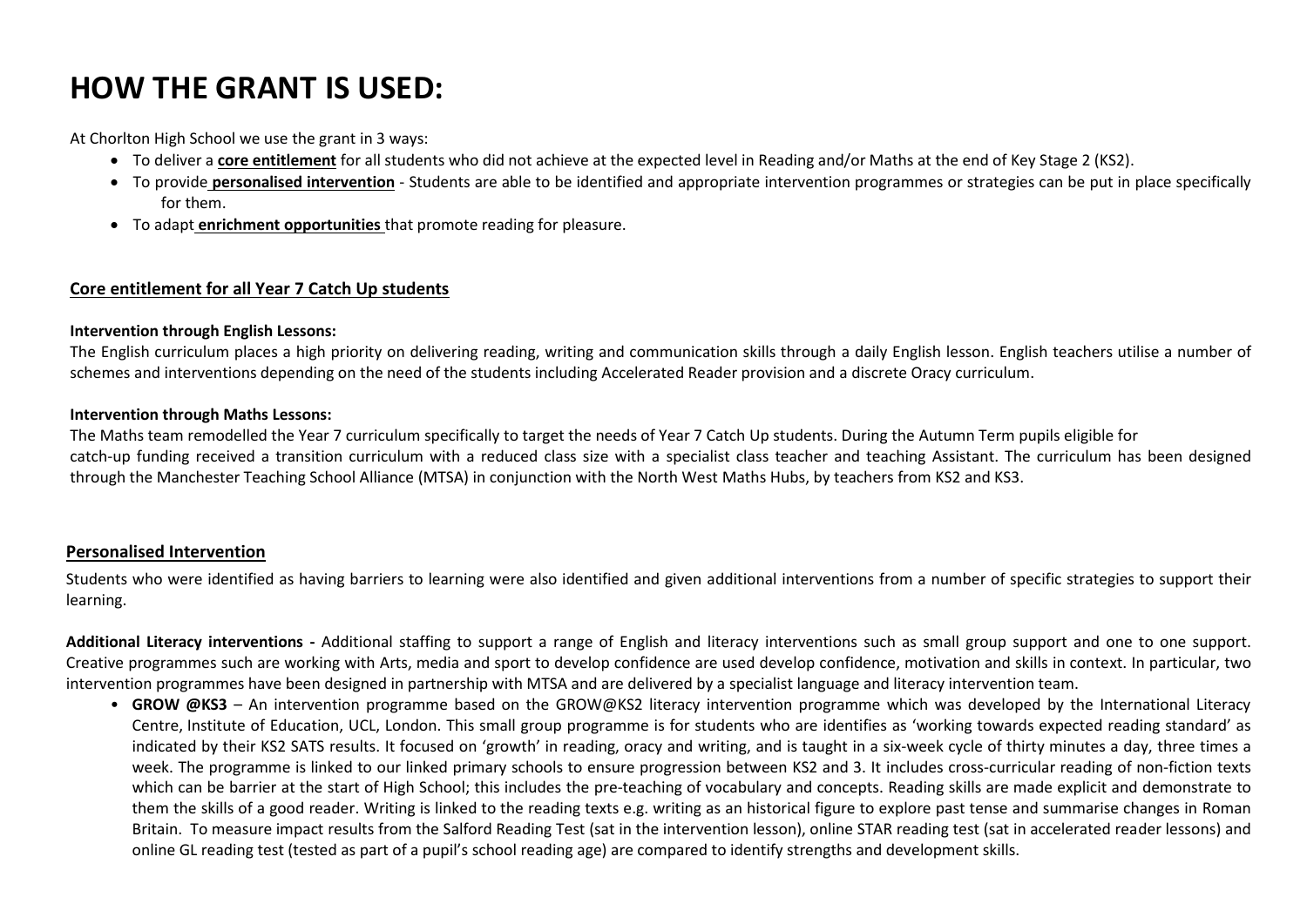**INFERENCE** - For this intervention the specialist team work with students whose decoding skills have been developed, however who are identified as having lower comprehension skills. The group receive two forty minute sessions per week, following a structured approach that explores gist, meaning and how to infer implicit information. This structure is applied to a range of cross curricular fiction and non-fiction to embed the process. Texts are carefully selected by teachers who have recognised the challenging parts of them

**Additional Numeracy interventions** - Additional staffing to support a range of Maths and numeracy interventions, small group support and one to one support.

• Maths small group – diagnostic based (Numeracy)

#### **Access & Achievement specific interventions**

- SLPD intensive support
- Speech and Language therapy
- Educational Psychologist
- SPLD TA support
- Thinc intervention
- KS2-3 Transition support (AA, Transition Team)

#### **EAL Interventions**

- New Arrivals programme
- Intervention groups for our EAL pupils who would be categorized ABCDE proficiency scale:
- $\bullet$  A group (new to English)
- B group (early acquisition of English)
- C group (developing competence in English)

#### **Enrichment**

To foster a love of reading a number of enrichment strategies are used across the school. To help capture the interest of students who are working at level 3 on transition additional strategies are used. These include:

- Additional Teaching Assistant time to develop one to one intervention to support and encourage students with these initiatives.
- A range of peer learning and mentoring activities are organised through the school to develop aspiration and peer learning. These include; Premier League Readers, Reading Leaders, Global Dimension Buddies and Maths Leaders.
- A particular programme of events that support this is organised by the Library. This incorporates a number of high profile reading events that promote reading for pleasure and peer assisted reading schemes and reading buddies. Library staff and teaching assistants work to particularly encourage target adapt materials and to engage developing readers and disadvantaged students in these events. Additional funding here has supported additional materials, authors visits and additional books to support the work.